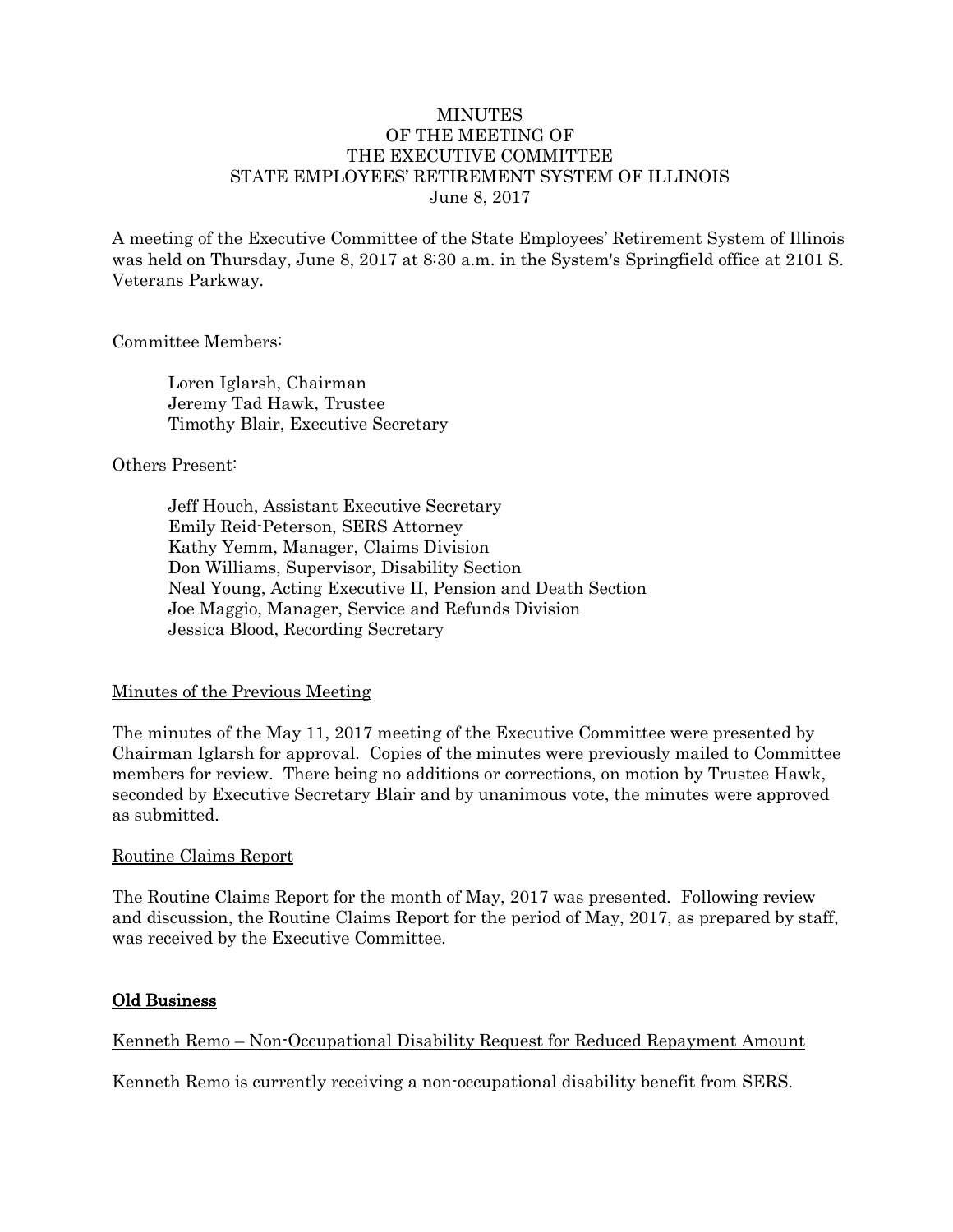Mr. Remo was approved for a retroactive Social Security disability benefit. The retroactive benefit created an overpayment with SERS totaling \$4,920.00 for the pay period of December 1, 2016 through January 31, 2017.

Mr. Remo is appealing the monthly amount that was agreed upon in a telephone conversation to SERS. By paying the \$250.00 per month, SERS will recoup the overpaid benefit in less than 19 months. He is appealing to reduce the monthly payment to \$150.00 per month in which the overpayment will be paid in 29 months.

This appeal was deferred at the May, 2017 meeting to determine if Mr. Remo would prefer to retire as his pension amount would be larger than his non-occupational disability benefit.

Mr. Remo does not want to retire at this time. His intention is to return to work once approved by his doctor. Mr. Remo would like to pursue his appeal to reduce the monthly repayment to \$150.00 per month.

Following some discussion and review of the case, a motion was made by Chairman Iglarsh to approve Mr. Remo's request to reduce his monthly repayment amount. The motion was seconded by Trustee Hawk and all were in favor.

## Paul Pryor – Non-Occupational Disability Request for Longer Repayment Period

Paul Pryor is currently receiving a non-occupational disability benefit from SERS.

With the assistance of Midwest Disability, Mr. Pryor was approved for a retroactive Social Security disability benefit. The retroactive benefit created an overpayment with SERS totaling \$56,640.00 for the period of April 1, 2014 through November 30, 2016.

Mr. Pryor entered into a contractual agreement to send SERS \$40,000.00 and enter into a monthly payment plan of \$280.00 per month. Mr. Pryor did send the \$40,000.00 reducing the overpayment to \$16,640.00.

Mr. Pryor is appealing for a longer repayment period. His current amount of \$280.00 per month will repay the overpayment within the 60 month guideline.

This appeal was deferred at the May, 2017 meeting to determine if Mr. Pryor would prefer to retire as his pension amount would be larger than his non-occupational disability benefit.

Mr. Pryor has requested a pension estimate and a pension application and intends to retire effective June 1, 2017. His pension is approximately \$2,161.90 per month. Mr. Pryor would still like to pursue the appeal for a longer repayment period.

Following a review of the file and some discussion, a motion was made by Executive Secretary Blair to deny Mr. Pryor's request for a longer repayment period. The motion was seconded by Chairman Iglarsh and all were in favor.

### Vickie Adkins – Remand – Denial of Survivor Benefits

William Adkins, the husband of Vickie Adkins (the "Petitioner"), died in May, 1999, and a SERS non-occupational lump sum death benefit was paid to Petitioner.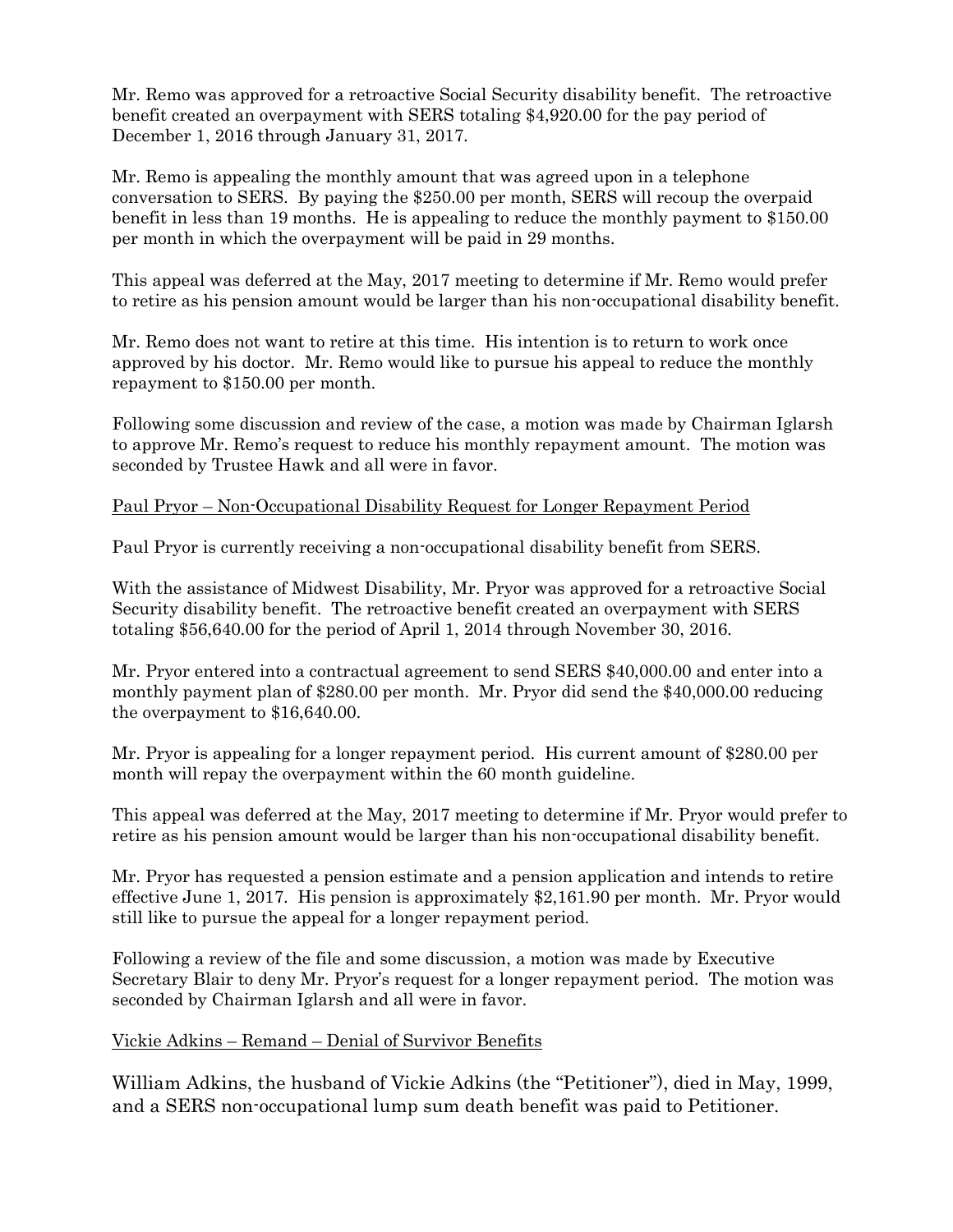In 2015, Petitioner sought to change her benefit election from a SERS nonoccupational lump sum death benefit to a SERS survivor's annuity, and claimed she was never given the option between the two benefits.

SERS was initially unable to locate any paperwork regarding the Petitioner's application for the death benefit.

SERS denied Petitioner's appeal on May 12, 2016, and Petitioner filed for administrative review of the denial in circuit court. Subsequently SERS staff located Petitioner's file. The court remanded Petitioner's matter back for further consideration by SERS based on the newly found file.

A hearing on remand was held on May 11, 2017 with Petitioner and her attorney. To support Petitioner's request to reverse her selection of the death benefit, Petitioner testified at the hearing as to the circumstances surrounding her husband's death and to the fact that she had not been provided information concerning the SERS benefit distribution alternatives available to her. Part of Petitioner's testimony referred to certain documents marked as exhibits that were located in her husband's file. Based upon the exhibits tendered by the Petitioner and the testimony and statements provided during the hearing, it became clear that neither Petitioner nor her attorney had been provided with a complete set of the documents found in Petitioner's file. The reason for this error was unclear.

Petitioner's newly found file reflected, among other things, that: Petitioner received a May 12, 1999 letter from SERS at the address acknowledged by Petitioner at that time as Petitioner's home address, which explained the SERS benefit distribution alternatives and the difference between a SERS survivor's annuity and a SERS nonoccupational lump sum death benefit, asked Petitioner to select and mark which of the two benefits she wanted to receive, and requested that she return the letter to SERS; Petitioner marked the death benefit as her selection in SERS' letter and signed it as of June 14, 1999; and Petitioner signed a SERS benefit application requesting the death benefit on June 11, 1999.

Based on a careful review of the evidence, Petitioner's testimony, statements of Petitioner's attorney and the records of SERS, a recommendation was provided by Attorney Emily Reid-Peterson that the Executive Committee reaffirm its prior decision to deny Petitioner's appeal. After reviewing the facts of the case and the recommendation presented by Attorney Reid-Peterson, a motion was made by Executive Secretary Blair to adopt recommendation No. 2017-4 and seconded by Chairman Iglarsh. Trustee Hawk abstained.

# New Business

# Michelle McAuliffe – Appeal to Remove Social Security Offset

Michelle McAuliffe began receiving a survivor annuity effective July 1, 2013, following the death of SERS member Joseph McAuliffe on June 8, 2013.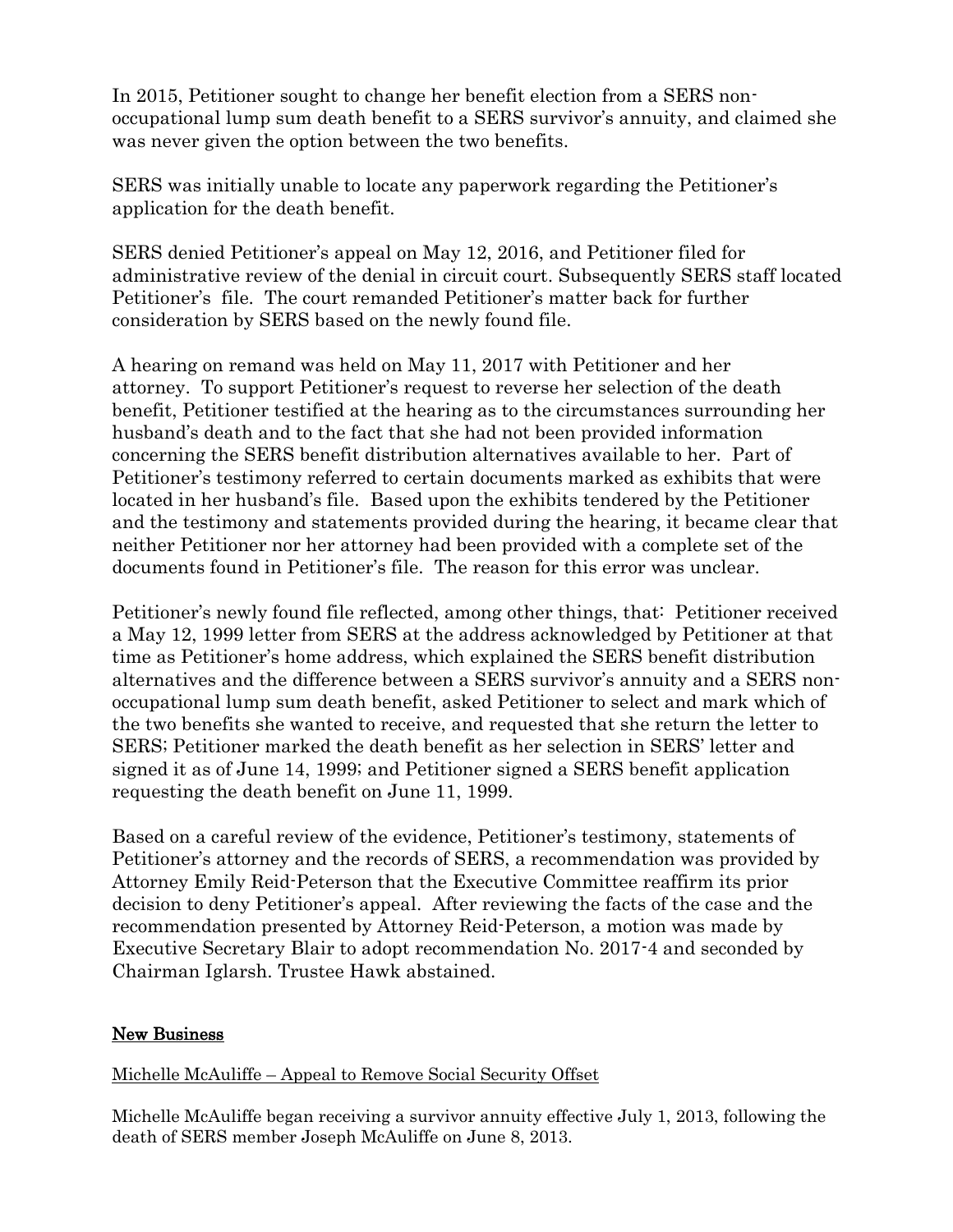Ms. McAuliffe was receiving 50% of her husband's accrued pension until she turned 60 on January 16, 2017. In January, 2017, Ms. McAuliffe became eligible to receive a widow's benefit from Social Security in the amount of \$1,619.70. Half of this amount, \$809.50, was offset from the SERS survivor annuity. Ms. McAuliffe did not receive the widow's benefit from Social Security because she was earning more than the limit allowed from her own employment.

SSA advised that once Ms. McAuliffe turned 62 or retired, she would no longer be eligible for a widow's benefit.

Ms. McAuliffe retired from the Chicago Teacher's Pension Fund on January 5, 2017.

SERS removed the social security offset effective February 1, 2017.

Ms. McAuliffe is requesting the offset be removed effective January 1, 2017 so she can be paid the amount of \$809.50 that was offset in that month.

Following a review of the file and some discussion, a motion was made by Trustee Hawk to deny Ms. McAuliffe's request to remove the social security offset. Executive Secretary Blair seconded the motion and all were in favor.

## Roge'a Mingo – Waiver of Survivor Benefit

Marian Jones was an active state employee who died on February 14, 2017. She was survived by two daughters. One of the surviving daughters, Roge'a Mingo, is 21 years old. The other daughter is 23 years old.

Ms. Mingo has not been a full time student. She is requesting to waive any possible future survivor benefits so a death benefit may be paid to the named beneficiaries as an active member death with no survivors.

Based on the facts of the case and the information submitted, a motion was made by Chairman Iglarsh to approve Ms. Mingo's request to waive her survivor benefit. The motion was seconded by Trustee Hawk and all were in favor.

## Anthony Catezone – Non-Occupational Disability 90 Day Waiver

Anthony Catezone is appealing the denial of his disability application based on the 90 day rule. He was removed from payroll July 9, 2016. He returned to work August 22, 2016. His 90 days expired September 6, 2016. SERS mailed forms to the member and the agency on May 4, 2017. The application came in from the member May 17, 2017. The medical was received May 17, 2017.

Following a review of the file and some discussion, a motion was made by Chairman Iglarsh to approve Mr. Catezone's request for a 90 day waiver. The motion was seconded by Trustee Hawk and all were in favor.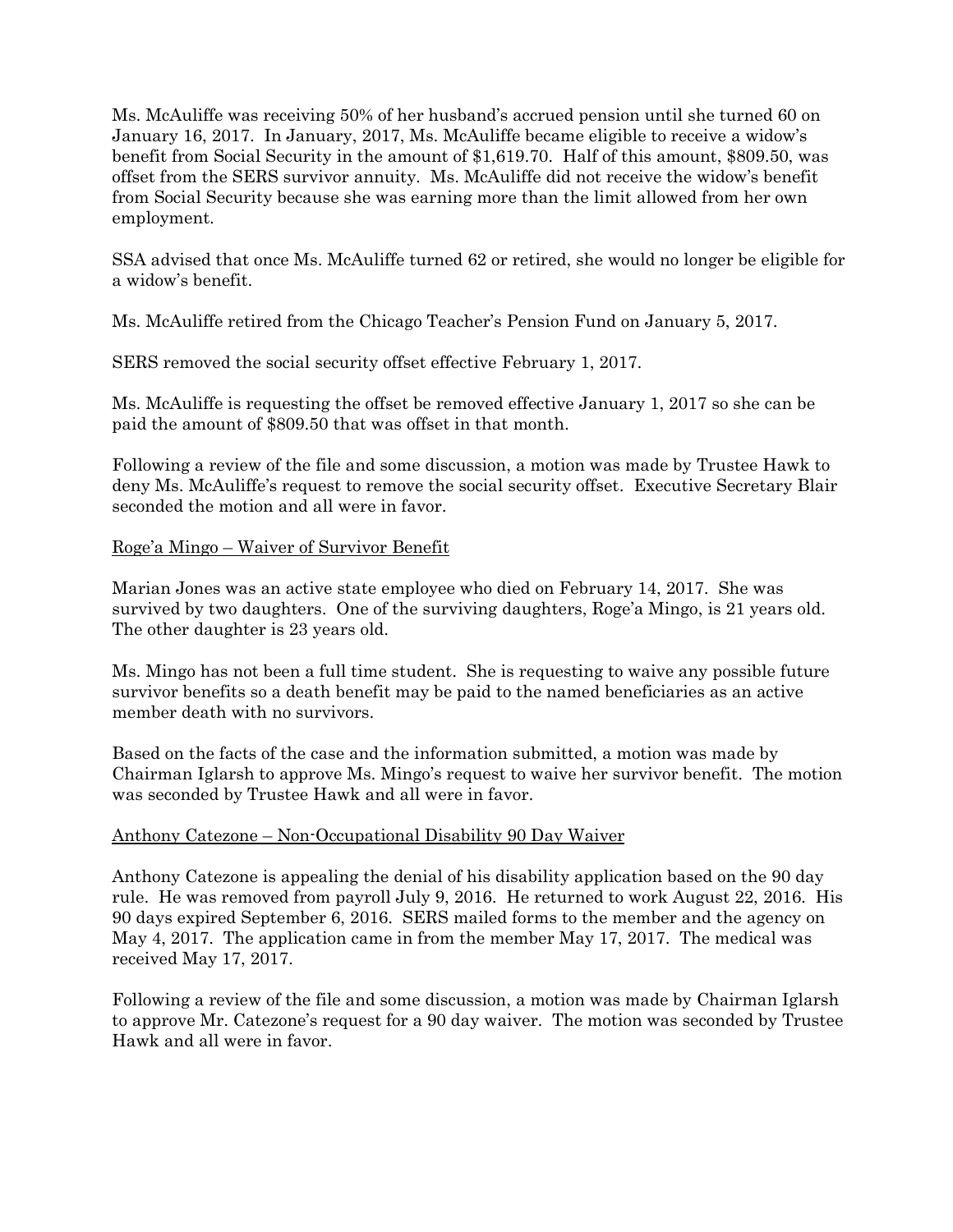# Carol West – Request for Additional Service Credit

Carol West's half time was to cease April 30, 2017. Her file was transferred to the Service and Refunds Division to determine if there were any optional service credits available for her to purchase in order to be eligible for extended disability benefits.

The file went unnoticed, and a letter regarding 4.25 months of optional service credit was sent to Ms. West after her benefit had ceased. During a telephone conversation with SERS on May 9, 2017 Ms. West indicated that she intended to purchase the optional service credit. Ms. West has since purchased the optional service credit and is requesting two additional months of disability benefits.

Based on a review of the case, a motion was made by Chairman Iglarsh to approve Ms. West's request for additional service credit. Trustee Hawk seconded the motion and all were in favor.

## Bradley Brubaker – Occupational Disability 12 Month Waiver

Bradley Brubaker worked as a Steamfitter for the Department of Corrections. Mr. Brubaker is getting ready to retire and had no service credits for March or April of 2001. He was receiving workers' compensation at that time.

Mr. Brubaker does not know why he didn't apply for SERS occupational disability at the time in 2001. He is requesting that the 12 month filing period for occupational disability be waived.

After reviewing the facts of the case, a motion was made by Chairman Iglarsh to approve Mr. Brubaker's request to waive the 12 month filing limitation. The motion was seconded by Trustee Hawk and all were in favor.

## Larry Griffiths – Appeal to Receive Pension April 1, 2017

Larry Griffiths retired reciprocally with the State Universities' Retirement System on April 1, 2017.

Prior to his retirement, he received a reciprocal estimate dated September 24, 2016 providing him with a retirement date of April 1, 2017 and a pension amount of \$312.90 payable from SERS. This estimate was incorrect however because he was not eligible at this date as he did not meet the Rule of 85.

His pension was calculated at a reduced rate of \$217.54 and deferred until age 55 on August 1, 2018.

Mr. Griffiths is requesting an unreduced pension effective April 1, 2017.

Following a review of the case and some discussion, a motion was made by Chairman Iglarsh to deny Mr. Griffiths' appeal to receive an unreduced pension effective April 1, 2017. Additionally, Mr. Griffiths would be notified that he could either retire effective April 1, 2017 with a reduced pension or wait until he meets the Rule of 85 and receive an unreduced pension. The motion was seconded by Trustee Hawk and all were in favor.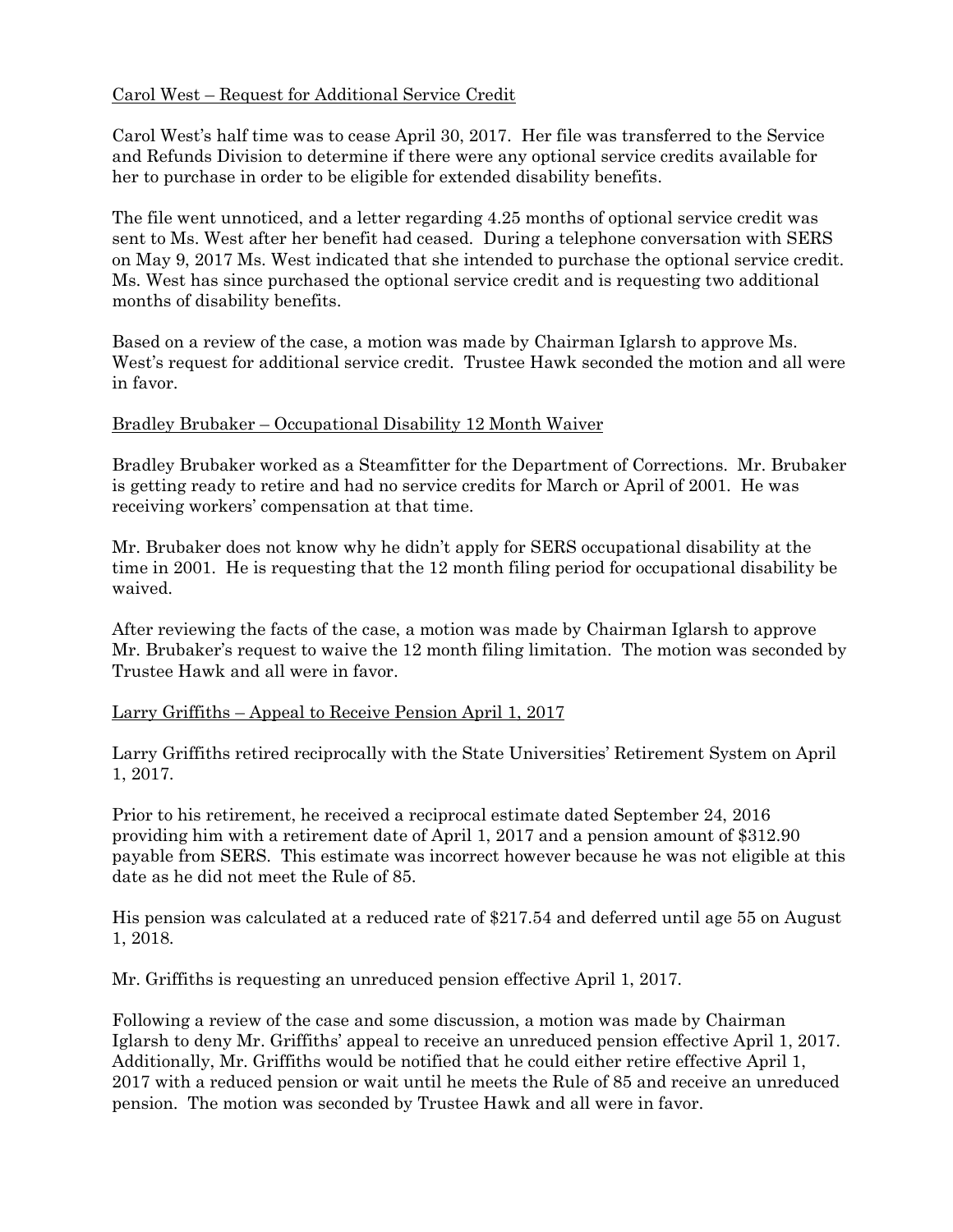# Donmonique Brown – Appeal Denial of Non-Occupational Disability

Donmonique Brown works as a Correctional Officer for IDOC. She last worked on January 13, 2017. She began a medical leave of absence on January 14, 2017 due to medical issues.

Ms. Brown's claim was sent to a SERS medical consultant for review. Per the consultant, it was determined that Ms. Brown has the ability to perform her job duties.

Ms. Brown is requesting that the Executive Committee appeal the denial of her nonoccupational disability application.

After reviewing the facts of the case, the Executive Committee agreed to defer the case until more information is received about Ms. Brown's job duty requirements and a reevaluation is done by a SERS medical consultant.

## Ann O'Donnell – Non-Occupational Disability 90 day Waiver

Ann O'Donnell works as an Activity Therapist for the Illinois Department of Human Services. She stopped working on January 20, 2017 and began a medical leave of absence on January 23, 2017 due to medical issues. She has not returned to work.

Ms. O'Donnell requested a non-occupational disability packet on May 17, 2017, four months past her approved medical leave of absence. Because she did not apply within 90 days of her medical LOA, her disability application has been denied.

Ms. O'Donnell states that she was unaware that she needed to apply for a non-occupational disability benefit, as she has never been on a leave of absence for this length of time and is requesting that the Executive Committee waive the 90 day filing limitation.

Based on review of the case, a motion was made by Chairman Iglarsh to approve Ms. O'Donnell's request to waive the 90 day filing limitation. The motion was seconded by Trustee Hawk and all were in favor.

### Karen Allaway – Non-Occupational Disability 90 Day Waiver

Karen Allaway was removed from payroll February 6, 2017. Her 90 days expired May 6, 2017. The application came in from Ms. Allaway May 17, 2017. SERS sent agency forms March 9, 2017. The medical was received June 1, 2017. Ms. Allaway returned to work June 1, 2017.

Ms. Allaway is requesting that the Executive Committee waive the 90 day filing limitation.

After some discussion, a motion was made by Chairman Iglarsh to approve Ms. Allaway's request to waive the 90 day filing limitation. The motion was seconded by Trustee Hawk and all were in favor.

## Policy – Repayment of the ARCP for Individuals Enrolled in Reciprocal Retirement Systems

Jeff Houch presented the Repayment of the ARCP for Individuals Enrolled in Reciprocal Retirement Systems policy to the Executive Committee. After some discussion, a motion